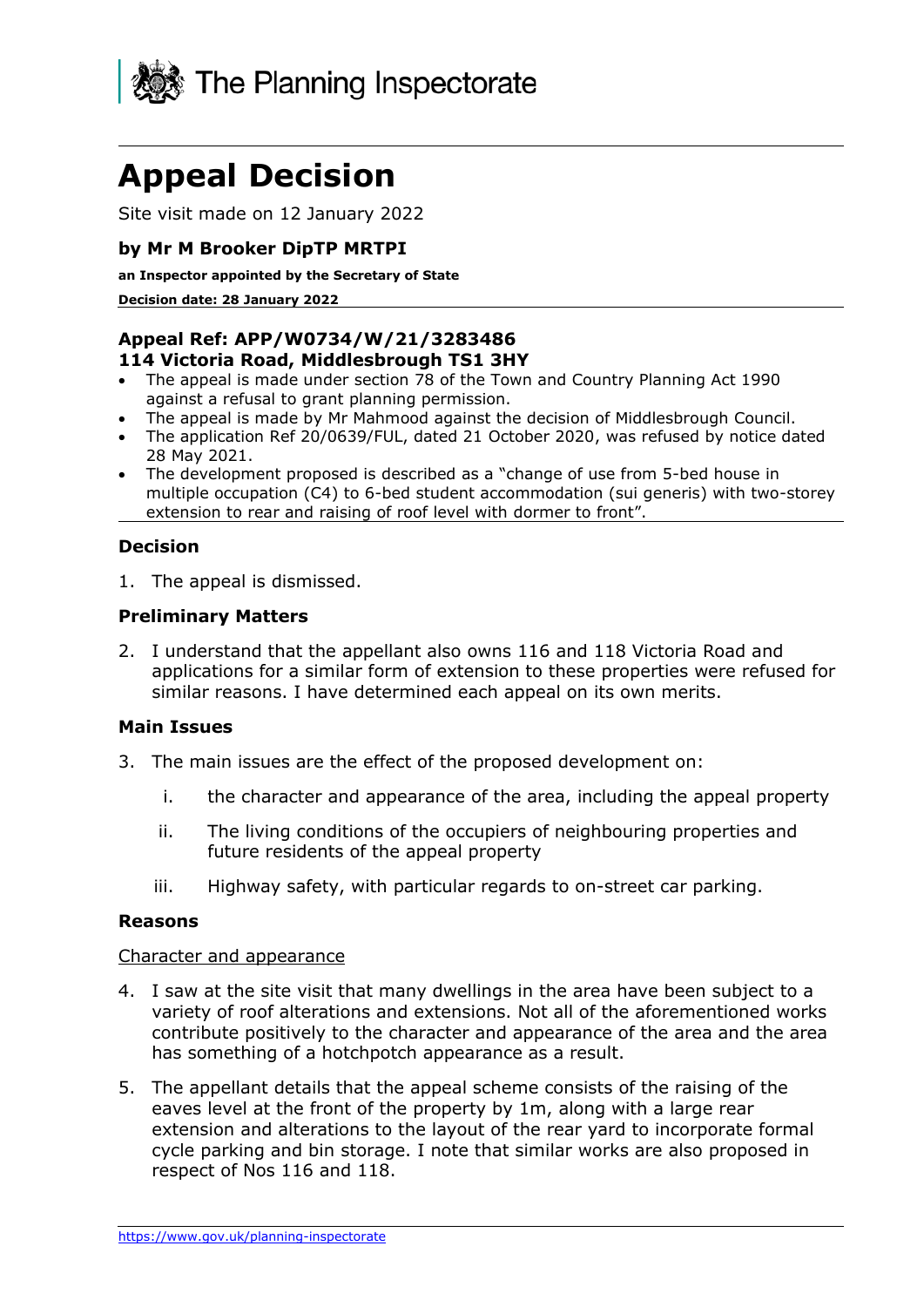- 6. Within the context of the surrounding properties, and in the knowledge that similar works are proposed in respect of the attached properties, together the proposed roof alterations would not appear out of place and it is my planning judgment that in this respect the appeal scheme would not harm the character and appearance of the area. If implemented individually, the proposed roof alterations would appear as a prominent and incongruous feature harming the character and appearance of the area.
- 7. While located in the less visible position at the beginning of the short terrace, consisting of Nos 114, 116 and 118, the substantial rear extension shown on the submitted plans would nonetheless still be visible from adjacent properties and the gated rear alleyway.
- 8. As a result of the size and scale of the proposed rear extension, that largely fills the appeal site, the proposed extension would appear as a prominent and incongruous feature within the local area. While I saw at the site visit that other terraced properties had been extended to the rear, those that I saw were generally of a much smaller scale and did not persuade me as to the acceptability of the appeal scheme.
- 9. As such I find that the appeal scheme would harm the character and appearance of the area, including the appeal property contrary to Policies DC1, CS4 and CS5 of the CS and guidance set out in the SPD.

## Living Conditions

- 10. Policies DC1, CS4, CS5 of the CS and guidance in the SPD seek, amongst other matters, to secure development of a high quality that respects its context and residents.
- 11. The submitted plans show that the rear yard is reduced to a thin strip to the side of the proposed extension, resulting in little usable outside amenity space. While I note that the appeal property is a terraced property in an existing urban area with some access to public open space, it is not unreasonable for residents to expect to have some usable private outside space.
- 12. Windows serving bedrooms in the proposed rear extension are shown on the submitted plans as facing towards properties fronting on to Woodlands Road. The Officer's report notes that windows of nearby properties on Woodlands Road include a bathroom approximately 6m away and a bedroom approximately 11m away. While the submitted plans have been annotated to show the use of obscure glazing and the appellant suggests that this could be controlled by a condition, such a solution would nonetheless reduce the outlook for the future occupiers of those rooms and fail to remove the sense of overlooking that would remain as a result of the appeal scheme.
- 13. On the basis of the evidence before me and my observations on site, I find that the appeal scheme would fail to provide adequate living conditions for the occupiers of future residents of the appeal property and would harm the living conditions of the occupiers of nearby properties on Woodlands Road. As such the appeal scheme is contrary to Policies DC1, CS4, CS5 of the CS and guidance set out in the SPD.

## Highway safety